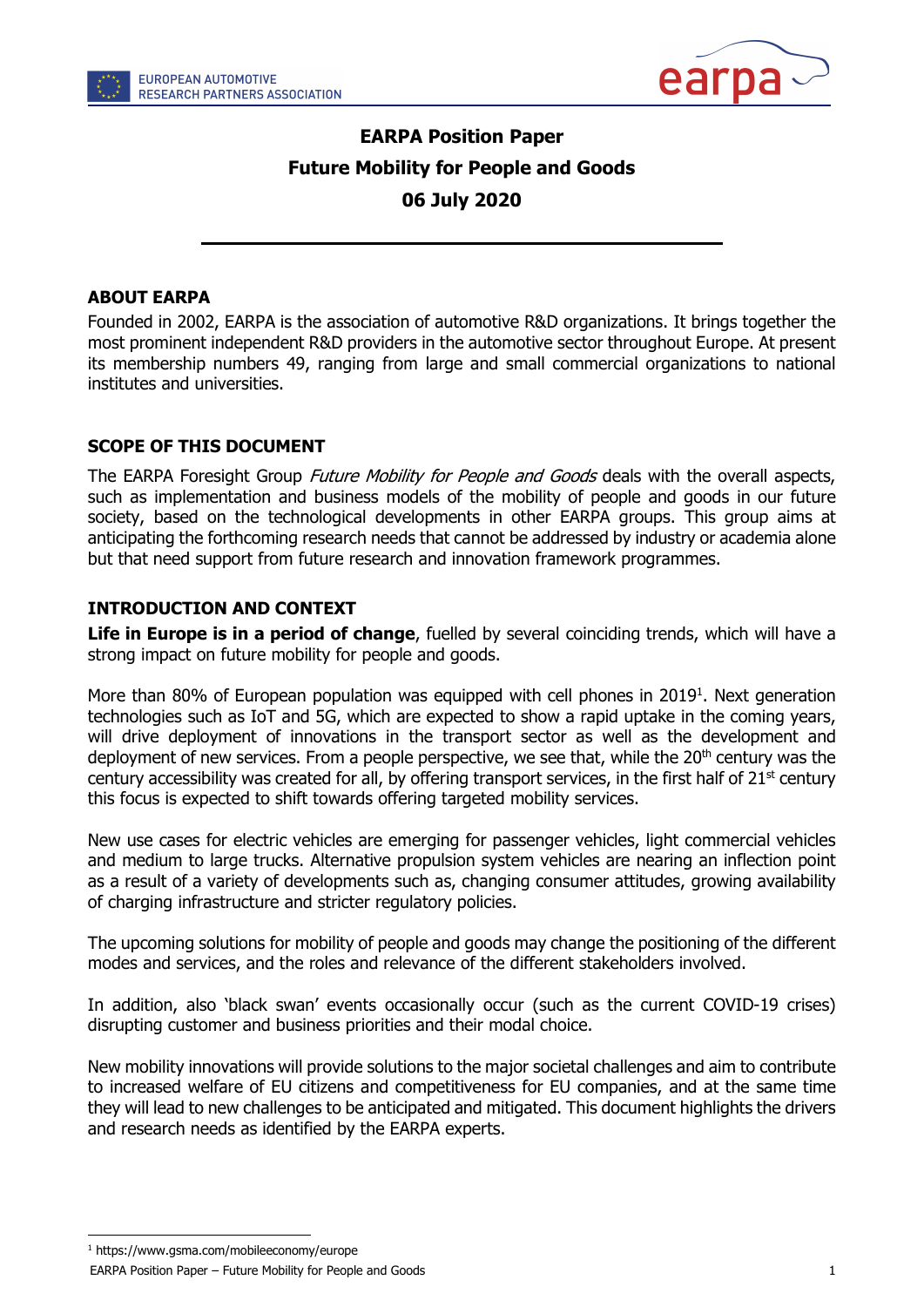



Multiple drivers are reshaping the mobility landscape.

- Social drivers include demographic and behavioural changes, such as increasing migration between rural and urban areas, aging of population and shifting user preferences, including importance of sustainable options.
- Market drivers include the rise of the sharing economy & MaaS, e-commerce, (global) service platforms, prosumerism and green consumerism adding new roles in the service chain.
- Regulatory drivers include environmental and health targets/policies, stricter global standardization, as well as a drive towards zero fatalities and severe injuries from transport accidents.
- Technology drivers include electrification, digitalization and automation and a strong increase of service business in all aspects of life.
- *'Black Swan' drivers* include major disruptive events or incidents that are difficult or impossible to foresee, but requiring rapid interventions and adaptation; resilience is key in these circumstances and for some cases contingency plans can be prepared to limit the negative impacts (for instance COVID-19 outbreak, volcano eruptions, low water levels in rivers, and collapse of infrastructure at critical location).

These drivers combined lead to major temporal and/or structural transformations of mobility for both people and goods, requiring new skills and assets of different actors. The two most important transformations for the mobility of people and goods are the **digital** and **energy** transformations.

### 1) Digital Transformation

Where the digital transformation may significantly improve quality of life of an individual user and the society on a higher level, it is also important to be aware of potential negative aspects and challenges. This could be in terms of international competitiveness but also when it comes to limitations for individuals to really access and benefit from digital solutions. At the same time, the non-systemic approach to this phenomenon may place foreseeable changes off the radar, such as changes in the labour market, economic organisation and societal perceptions leading to changes in mobility demand and user requirements. This may lead to unforeseen 'systemic' disadvantages of the transport system and its environment. Such systemic impacts should be orchestrated with care to ensure the mobility & transportation R&I investments on a system level contribute optimally to EU welfare.

The impact of the digital transformation on the mobility system needs to be assessed in a systemic perspective defined in several different dimensions. The mutual impact on other economic sectors and societal developments also should be considered. The society needs to consider a range of key aspects, such as:

• The transition requires a deep understanding of the needs and demands of all stakeholders, it implicates everything from the individual citizen, small and large businesses and their business models, to governments and other regulatory authorities, all dependent on interlinked systems.

The complexity of the transport system makes it necessary to have a multi-**modal integration approach** enlarging cooperation between old and new actors in the mobility sector by addressing a service-dominant business model approach in a multi-stakeholder environment.

 Digitalisation and intelligent solutions will be enablers for a user-centric approach of seamless travel experience (MaaS) for people as well as clearly improved efficiency and resilience of goods transport. Physical internet concepts contribute where urban and interurban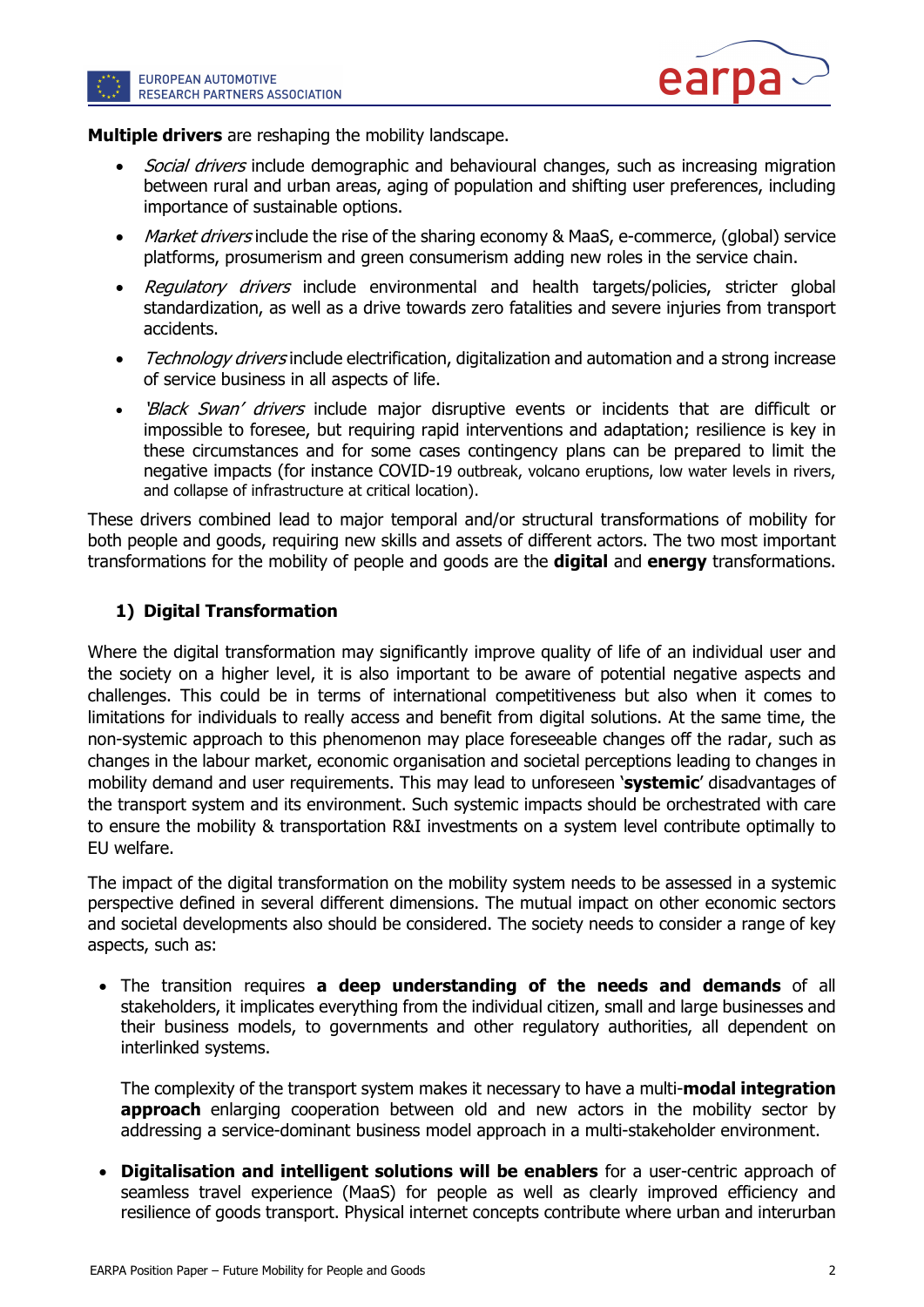



mobility is connected seamlessly, also in relation to e-commerce and an increasing individualization of loads / parcels.

• Safety, security and resilience of digitized mobility system is to be a primary concern not only from the individual's privacy point of view, but also from a goods transport perspective and as a holistic system challenge.

## 2) Energy Transformation

The worldwide forecast, indicates a gradual but slow growth of sustainable energy, and a continued growth of production of carbon based fuels. It is a primary challenge to counter the climate effects of carbon emissions and reduce the health impacts of emission of pollutants for the population, which is in particular relevant for densely populated areas. While electric vehicles are expected to satisfy the urban transport needs, that is not the only approach in achieving clean cities. Hence, a systemic approach to city-related energy mix concepts has to be supported in various fields of research including traffic and logistics management, minimized transport needs by "city of short distances" and optimized supply chains, waste management (including GHG processing) and of course disruptive powertrain technologies and power delivery concepts.

- Services and solutions with clean engines and electrification. Areas like a Zero-vision on emission and lower levels of noise as well as decarbonization, air quality and effective traffic management are crucial to improve livability and a priority for city authorities.
- Methods and tools for clean mobility support/supporting infrastructure will become a critical area where responsibilities, technologies, ownership, business models, investments, financing services and maintenance needs to be addressed. Other considerations include energy supply and energy availability.

#### RESEARCH NEEDS

Based on these transformations the following research needs have been identified, covering system level aspects as well as technologies. Examples are mentioned, to achieve seamless and integrated mobility of people and goods. The needs are addressed from the perspective of different research angles, where some specific topics are repeated for completeness.

#### **System Prerequisites**

#### Need for pilots and demos:

Challenge: To achieve intelligent and trustful mobility services within an automated and/or C-ITS based system in urban, region-wide and long-distance applications there is a need for evidencebased decision processes and disruption management.

**Scope:** In order to do that, there is a need to test and evaluate new mobility technologies through pilots and demonstrations. To enable efficiency and avoid duplication of tests there is also a need for a higher-level coordination and neutral information collection from all these tests.

**Results:** Coordinated and target (= insight) oriented tests and pilots as well as their structured insight collection are the base of well-grounded and efficient decision making for research, development and deployment of automated and/or C-ITS based technology.

#### Improved prerequisites for fossil free fleets:

Challenge: To achieve a fossil free vehicle transport system is an ongoing innovation and scaling business. There exists a high interdependency between several prerequisites boom/expand/disrupt this area.

Scope: Amongst others, battery management, drivetrain energy optimisation, electric motors, smart navigation including charging locations and charging power availability are topics that the industry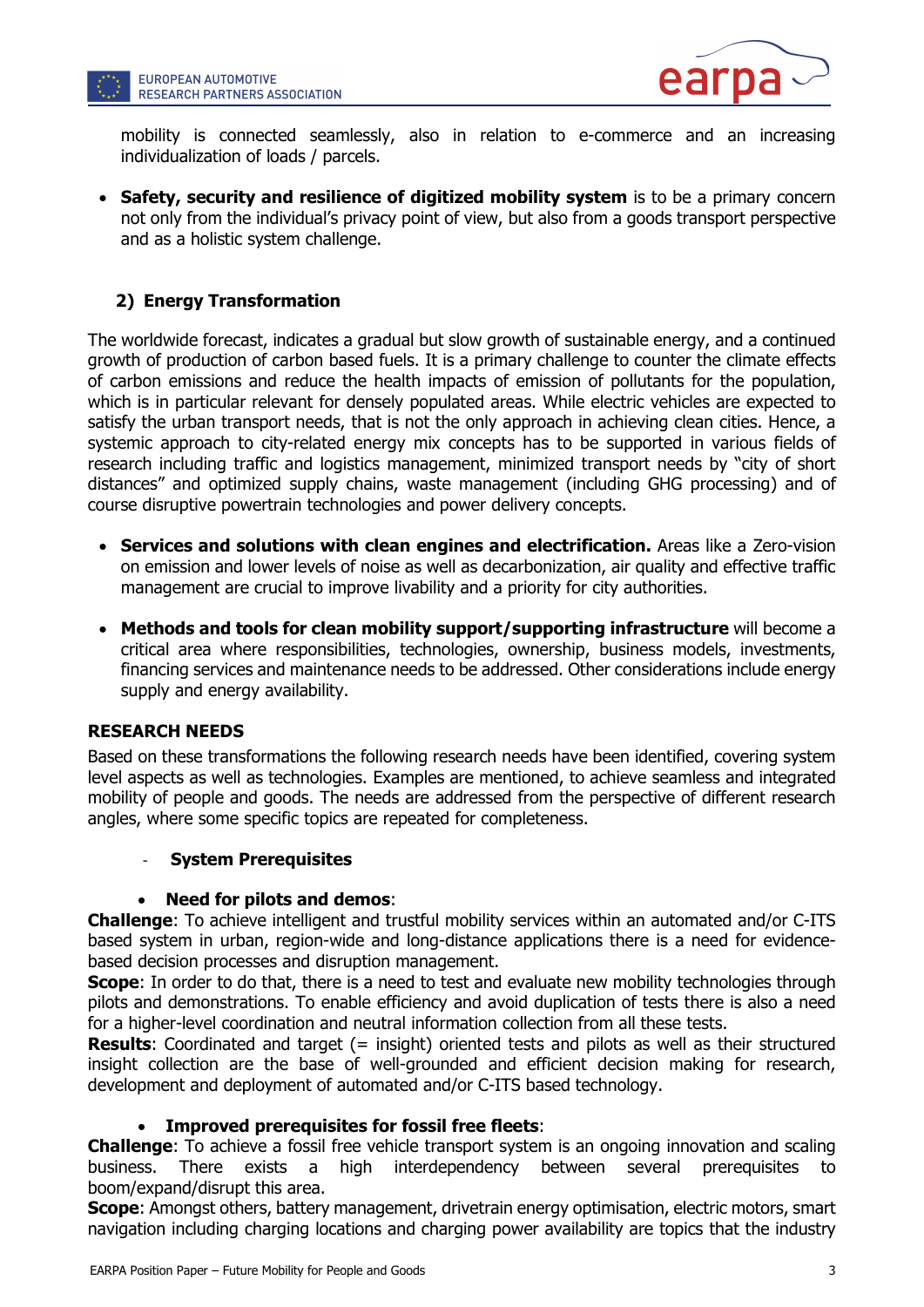



is working on. All these areas need support to improve (at different TRL levels) as well as a harmonized deployment strategy that integrates these developments with user and environmental needs. Furthermore, the entire lifecycle of the solutions and products need to be considered.

**Results:** The upturn of fossil free fleets (including electric as well as other CO2 friendly powertrains) is a key aspect for the European and worldwide Decarbonisation targets.

#### Design of new policies and regulations:

Challenge: An ever faster pace of new, emerging technologies generate a gap between such technology-enabled solutions and system optimal solutions in terms of social, environmental and economic sustainability. Considering the results should be beneficial to the society as a whole and not to particular stakeholders. As an example, solutions would naturally leave out parts of the population who do not have access to/or can afford the new technology (e.g., elderly people).

**Scope:** We must foster technology development but must steer them to meet system requirements and user needs. Hence, policies, regulations/standards and frameworks for business models need to be designed to enforce such a targeted process. This includes promoting greener transport modes, more efficient mobility for people and goods, and inclusiveness for categories that do not have access to technology.

**Results:** If we manage to achieve the right composition of technology (development) and applications & services we optimise the system as a whole.

#### **Integration Aspects**

#### Into the transport system with all modes:

Challenge: Efficient integration of existing and new modes of transport

**Scope:** Integration of C-ITS and automation in the mobility and transport system where all modes are considered, including urban as well as extra-urban and inter-urban transport due to the strong interdependencies in a region and between regions must be ensured considering safety-related aspects. Thus, the challenge of system design solutions covering also single-mode and private forms of transportation during emergency times (i.e.. national or local quarantine) have to be accepted and new risk engineering methods for mobility topics have to be developed.

**Results:** Research must be performed in order to deliver deep understanding of how to design resilient transportation systems that allow all different modes to be utilised efficiently and at the same time as flexible as the users require.

#### Smart logistic concepts:

Challenge: Continuous growth in e-commerce and urbanisation results in home deliveries in cities growing with double digits, as well as increasing deliveries for commercial purposes. Many initiatives exist in reducing the impact (congestion, emissions) of this growth, like Parcel locker boxes and/or pickup points; City consolidation centres with capability to switch to other modes of transport (electric, bike) for the last mile; bike deliveries, crowd sourced deliveries making use of existing traffic, pooling of delivery assets and free space in private and commercial vehicles, or even to deliver items directly in the customer's car.

**Scope:** How to secure a positive environmental development, gains in utilization of resources and gains in service time as well as how to maximise the benefit from new logistics concepts, vehicle innovations etc, both for people and goods as well as combinations of these.

**Results:** New mobility and logistic concepts and application of physical internet principles in various environments and in numerous scales.

#### Data exchange and management

**Challenge:** Large amount of mobility data is generated by digitally-enabled mobility devices and service platforms used by for instance municipalities, traffic authorities, mobility and logistics operators, mobility service providers, mobile network operators, organisation of special events and individual mobility facilitation. The variety of players from public and private sector, the legal and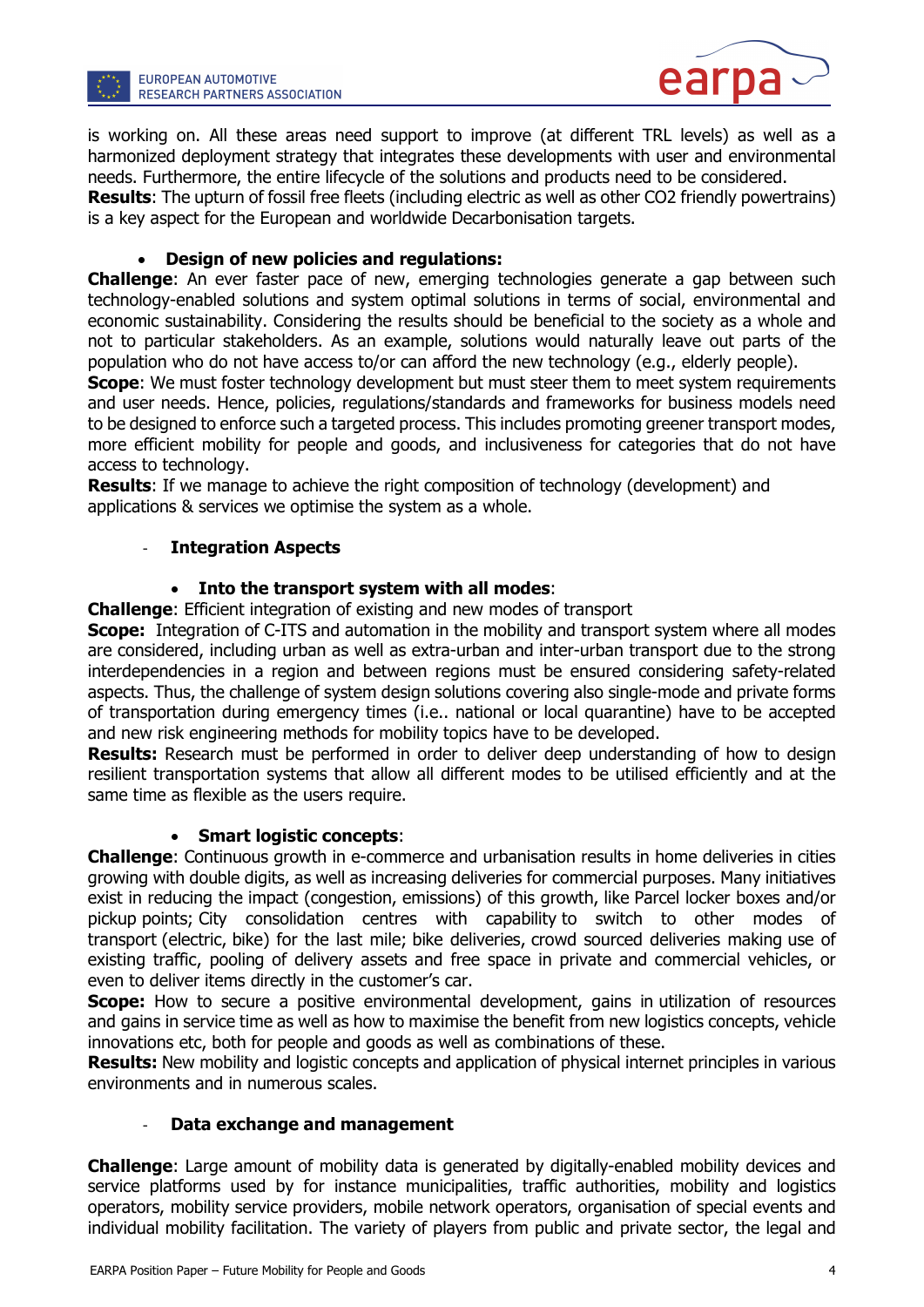

business requirements for sharing data as well as the diversity of the data itself (e.g. geospatial data, trip data, etc.) makes the access and extraction of relevant information and sharing of the data/information a huge challenge.

**Scope:** These data embed an enormous potential to optimise the operation of the whole mobility system and address the specific user needs. It also can help strategic decision makers to obtain an improved understanding of current and upcoming developments. Constraints like data ownership, business models, privacy, transparency, and fairness for legally-protected users need to be considered.

**Results:** A common framework of data processing and sharing tools, human and ethics knowledge and AI algorithm engineering methodologies are needed to support the EC mobility community; it will help in understanding the user needs and behaviour to plan, develop and assess operational and reliable mobility services.

#### **Infrastructure**

#### Integration of physical and digital infrastructure:

**Challenge:** In order to reach the challenging goal of decarbonization of the transport systems, the interoperability of many different systems needs to be secured. Also, increased automation requires closely interlinked physical and digital infrastructures.

**Scope:** One important aspect in need of further research is how European legislation and incentives can support such interoperability, and what is the need for such commonality across Europe. Specific research needs to relate to how charging and payment can be done in a consistent manner. In addition, how will the interplay between physical and digital infrastructure change due to automated driving, and what specific requirements will that interplay entail.

Results: Interoperability of physical and digital infrastructure are secured as well as harmonised legislation and incentives to support pan-European operations / mobility both for non-autonomous and autonomous vehicles.

#### Implementation and Timing of required digital infrastructure

Challenge: Secure the implementation and timing of required digital infrastructure.

**Scope:** Current vs required maturity and implementation levels of technologies, responsibilities, financing, communication infrastructure, C-ITS platforms and their data servers.

**Results:** The deployment and integration of new mobility services (based on connectivity and automation).

#### **Strategic assessments of mobility innovations**

- User centric mobility desirability of outcomes: The aim of (automotive) innovations is to contribute to the welfare of the EU citizens. Such a development requires a deep understanding of the details of individual and societal needs and their implications for (technical, business related or societal) solutions. Furthermore, where innovations may benefit the welfare of the individual, it may at the same time lead to negative impacts for society as a whole resulting by unforeseen application of the innovation (business models), changing preferences & behaviour of users or systemic cross-modal and/or cross sectoral effects.
- **City planning on a systemic level:** City planning involves a multitude of decisions which have long term implications. Population growth and urbanisation have also negative effects like increased traffic congestion. However, technological advancements allow for a new organisation of society which also influences the demand for mobility. For instance, working from home allows for trip avoidance and more flexibility to choose the moment to commute or to travel to a client. Also, mobility innovations themselves, such as automated driving will open up new possibilities leading to additional behavioural changes and a changed modal balance. Cities are increasingly focusing on improving liveability, creating space for the citizens. The city design should on one hand, be shaped around behavioural changes and on the other hand, should influence future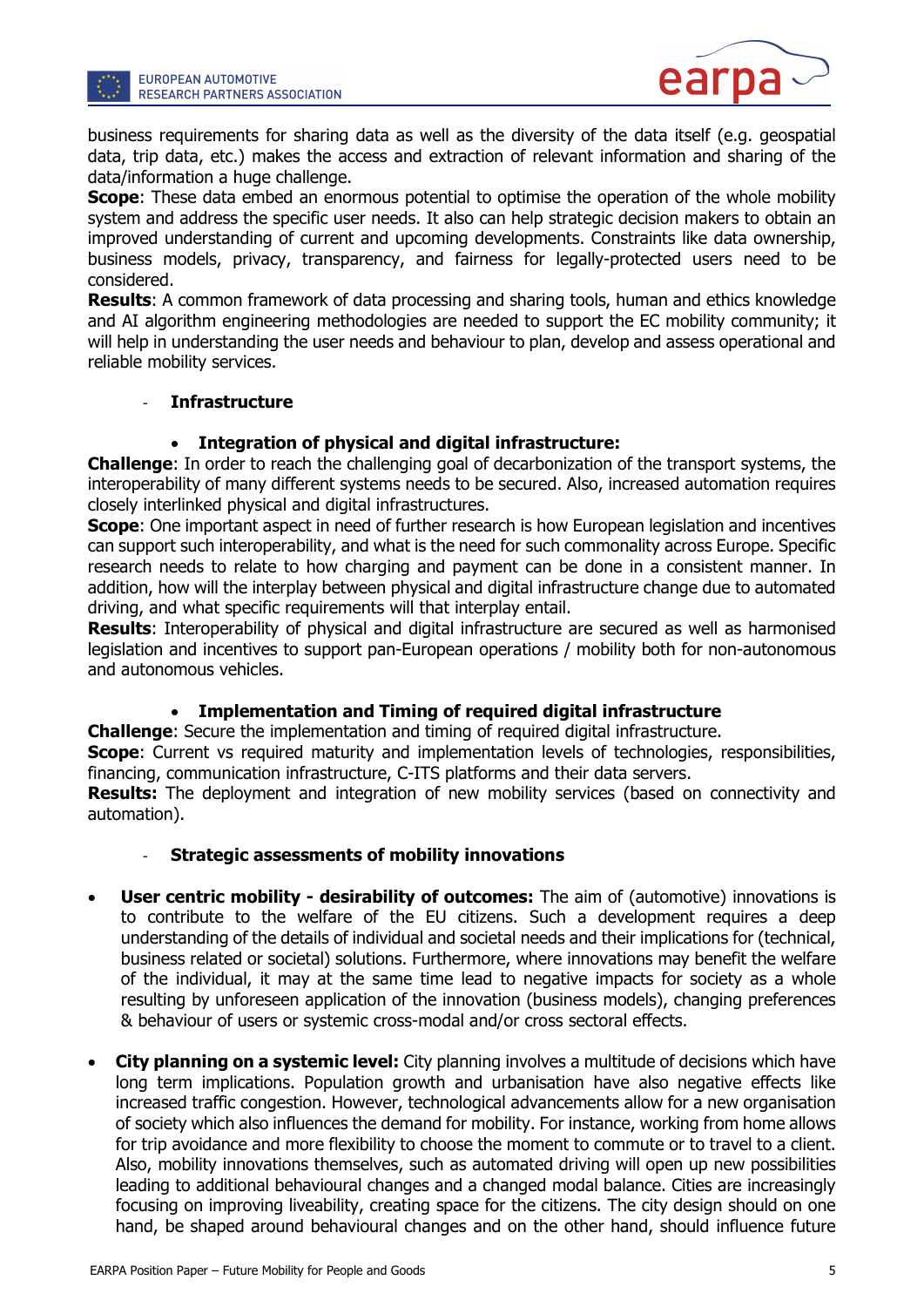



activities of citizens and provide boundaries for the way people will move around in able to reach liveability goals.

- Transport mitigation policies: pricing, restricting, facilitating, etc: Besides the guidance of technological innovation (societal pull) also the support of solution deployment is important. To optimally benefit from the advantages that innovations may bring, policy measures should be prepared to facilitate the uptake of innovations to steer their deployment and to mitigate possible negative (side) rebound effects. In the same way, current measures in place may lose their intended effect in case a disruptive solution is available (for instance parking fees in case of an on-demand mobility service). However, the speed and scope of the process of policy making, is usually not matching the accelerated development and uptake of technological innovations.
- Advanced tools and methods for assessing impacts: Tools and methods are required to prepare for the upcoming changes and to prepare measures to optimise the welfare effects of the innovations, in particular to ensure a reduction of emissions of greenhouse gases, pollutants and noise. However, disruptive innovations lead to unprecedented effects and therefore cannot be derived from historical data and models calibrated on such data. As additional scenario, models trained on historical data might learn biased patterns that might have negative consequences on the users, such as discrimination. These negative effects of algorithms may be exacerbated in case. In addition, many of the (rebound) effects are not visible when a segmented (modal, sectoral) assessment is done. Interesting research questions in the area of behavioural change are therefore hard to assess and often take many years to unveil the answer by use of historical data. Well-developed alternative tools and methods and an efficient data sharing and assessment are in most cases lacking. These new methods should consider AI and LCA methodologies to overcome these shortcomings.

#### This leads to the following needs to be addressed:

- An improved and holistic insight is needed on how mobility/automotive innovations can influence the societal challenges to be addressed. Systemic approaches should be identified and be assessed to optimally serve future needs in a citizen-oriented design of cities and integrate new mobility services with the current transport systems. This includes the guidance of technological, societal as well as business model development.
- In order to mitigate undesirable outcomes an improved understanding is needed of the (systemic) effects of uptake of the innovations including an improved understanding of individual and collective (/societal) user needs and driving forces.
- Variation of business models, response of the market/users and mitigating policy measures will lead to multiple possible future pathways. By defining more clearly what is a desired outcome for EU citizens it should be possible to optimise the likelihood to stay on a desired pathway to the future and to avoid the undesired ones.
- Advanced and innovative methods and tools should be developed to be able to timely anticipate upcoming changes and created flexibility to adapt policies in case of unforeseen developments.
- Create methodologies to design these desired pathways to do both, identify potential undesirable trends and set countermeasures at an early stage and detect gaps where we need further (technological, societal or economic) innovations.
- Citizens, businesses and society should all get involved in the design and evaluation of future mobility models, methods and tools through systematic co-creation processes, with the aim to orient mobility planning towards the increase of quality of life in cities/territories.